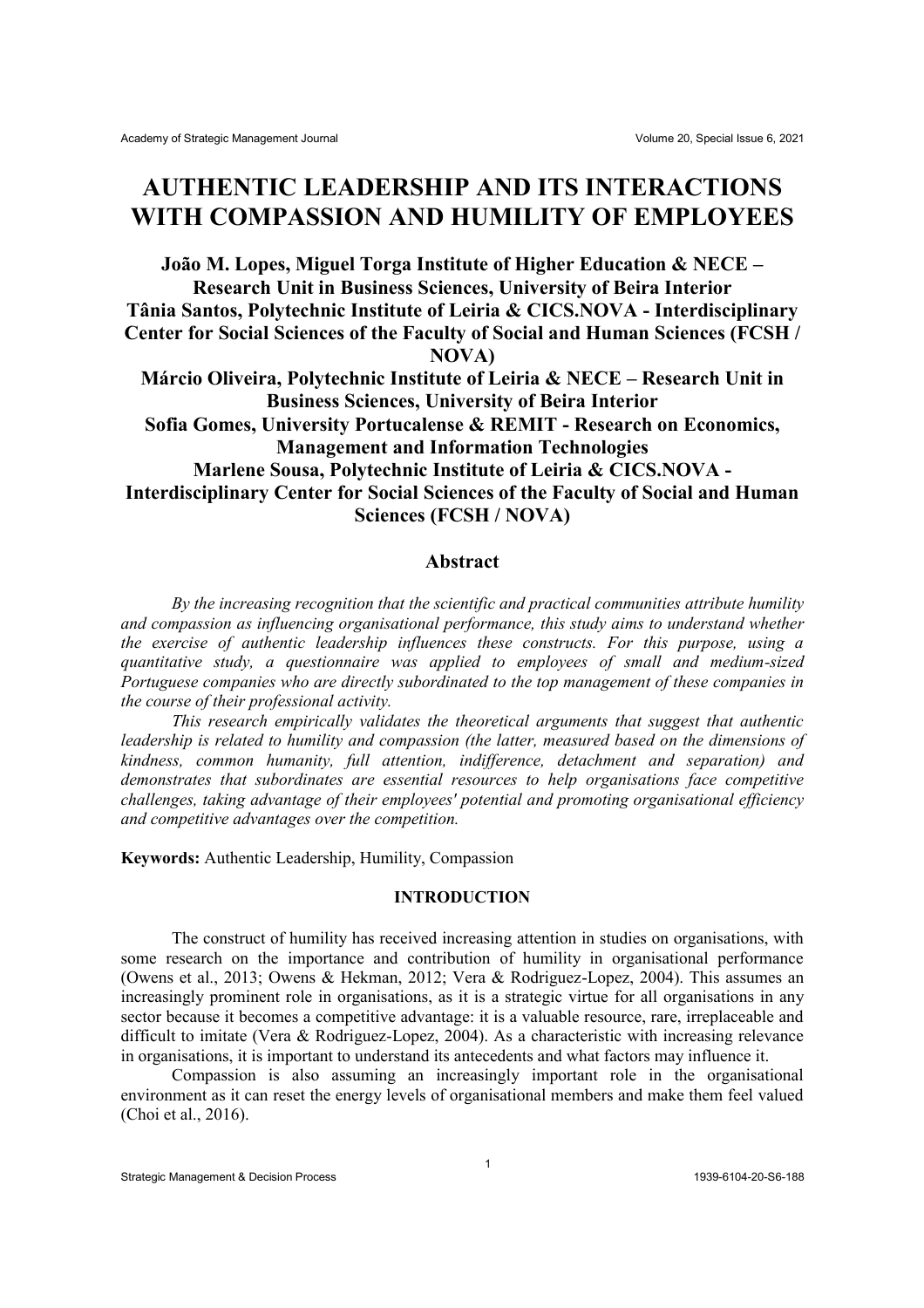Since leadership is a very relevant contextual factor, it is important to study how the characteristics of the leader and his/her specific behaviour may support, suppress, facilitate, or inhibit certain characteristics of the employees, such as humility and compassion. In this study, we intend to understand whether authentic leadership positively influences the humility of employees and whether compassion, in this same target group, may be a mediating variable between authentic leadership and humility.

Thus, this study seeks to enrich the research and deepen the literature on this topic, looking at humility as a very relevant virtue in the business world. The aim is to understand whether authentic leadership and compassion among employees can influence this humility construct, which is becoming increasingly important.

The article is structured as follows: the next section discusses the arguments that lead to the formulation of hypotheses; the third and fourth sections present the methods and results, respectively; and the final section discusses the main conclusions and considers the limitations of the research and suggestions for future research.

### **LITERATURE REVIEW**

## **The Different Constructs: Authentic Leadership, Humility and Compassion**

In recent years the impact of authentic leadership (AL) on employees has aroused great interest in both practitioners (George et al., 2007) and academics, who argue that AL promotes positive attitudes and behaviours in subordinates and contributes to better organisational performance (Rego et al., 2012).

AL is built on authenticity, referring to situations where individuals act according to their values, beliefs and ultimately human nature, even when under various pressures that are difficult to deal with. Authentic leaders express their true selves to their followers, acting according to their internal reality and away from any hypocrisy and lack of sincerity (Otaghsara & Hamzehzadeh, 2017).

Also, Avolio et al. (2004) state that authentic leaders know who they are, know what they believe and value, and act on those values and beliefs when interacting transparently with others.

AL is made up of four dimensions: (1) Self-awareness, which is about understanding one's strengths and weaknesses and the multifaceted nature of oneself, being aware of one's impact on other people; (2) Relational Transparency, which refers to presenting one's authentic self to others; (3) Internal Moral Perspective, which is a form of internal and integrated self-regulation guided by internal moral standards and values rather than due to organisational or societal pressures, resulting in decision making and behaviour that is consistent with these internal values; (4) Balanced Information Processing, which translates into objectively analysing data before making decisions, soliciting views that question one's deeper positions (Avolio et al., 2004; Avolio & Gardner, 2005; Walumbwa et al., 2008).

Avolio et al.(2004) consider that LA is the basis for building trust, helping people develop their strengths and be more positive, open their thinking, add value and meaning about what is right in decisions, and improve the overall performance of the organisation over time.

Regarding the concept of humility, we can state that it was widely studied by philosophers and theologians in antiquity, having lost some lustre in the modern era. But in recent years, new theoretical and empirical approaches in psychology and business ethics have treated humility not as a weakness but as a strength, emphasising its contribution to organisational cohesion and trust building (Argandona, 2015).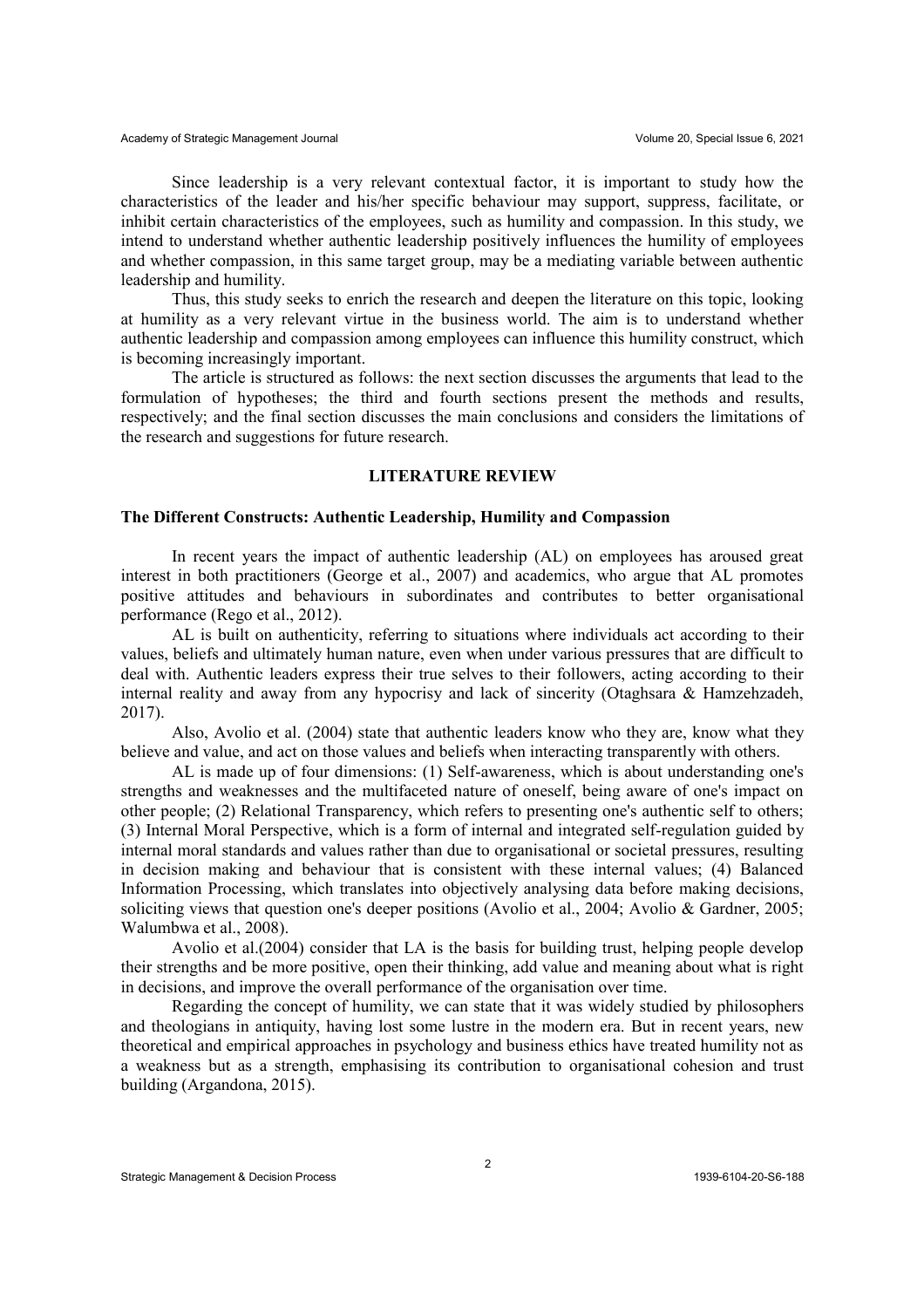According to De Bruin(2013), humility can be seen as an "epistemic" virtue that leads a person to be aware of his/her reliability. What characterises a humble person is their self-knowledge of themselves and the intention with which they assess or judge themselves (Argandona, 2015).

Humility involves the ability to evaluate success, failure, work and life without exaggeration. It allows individuals to distinguish the delicate line between good characteristics such as healthy self-confidence, self-esteem and self-evaluation and less positive ones such as overconfidence, narcissism and stubbornness (Vera & Rodriguez-Lopez, 2004).

The construct of humility can be defined as an interpersonal characteristic that emerges in social contexts and encompasses three dimensions: (1) willingness to know oneself accurately; (2) appreciation of others; (3) willingness (availability) to learn from others (Owens et al., 2013).

In the organisational context, humility is important because it increases the ability of companies to understand and respond to external threats and opportunities, allowing them to achieve outstanding performance and being a source of competitive advantage (Vera & Rodriguez-Lopez, 2004).

Regarding compassion, this is a relatively new concept in social and clinical psychology, and studies involving organisations are still scarce (Raes et al., 2011). However, its importance in the business world is becoming increasingly evident.

Compassion can be defined as the ability of an individual to be sympathetic to another's suffering, feeling affected by their pain without avoiding or abandoning it, expressing feelings of kindness and caring for that person to alleviate their suffering (Neff, 2003; Neff et al., 2008)

This definition encompasses three components: (1) kindness, which translates into the ability to be kind and understanding towards another's suffering, rather than being indifferent and neglectful; (2) common humanity, which means understanding that one's own experiences are part of a shared human experience, as opposed to disengagement; (3) mindfulness, which translates into balanced awareness, acceptance and openness towards another's suffering, not denying or avoiding contact with another's negative affect (Neff, 2003; Raes et al., 2011).

#### **The Relationship between the Different Constructs**

Many authors consider that AL greatly influences employees' behaviour, contributing to improving their creative performance, increasing their hope for the future, their commitment and meaning at work, and fostering a structure and environment that supports both leaders and their followers (Anwar et al., 2020; Avolio & Gardner, 2005; Malik & Dhar, 2017; Mubarak & Noor, 2018). Avolio & Gardner (2005) consider that the authentic leader can impact subordinates' behaviour through positive modelling, emotional contagion and positive social communication exchanges.

In this way, and through emotional contagion, authentic leaders foster compassion in their employees, as they help people frame the meaning of suffering and a model and anchor appropriate acts of compassion (Dutton et al., 2014). Some authors (Banker & Bhal, 2020; Rynes et al., 2012) suggest that leadership is crucial to the creation of a compassionate organisation, as it is the leader's responsibility to align and embed moral values in the organisation and in the behaviours of their subordinates to ensure that compassion circulates throughout the organisation.

Compassion cannot be exercised in isolation and is rooted in the value system (organisational and individual), which leads us to assume that authentic leaders have an important role in fostering it throughout the organisation. Authentic leaders, who have strong empathy for their employees, can successfully build a culture of compassion by rooting ethical/moral virtues in people, creating a workplace conducive to building trust in the organisation (Banker & Bhal, 2020). These leaders can also create quality bonds between members of the organisation, which leads to a greater climate of compassion among all (Dutton et al., 2014).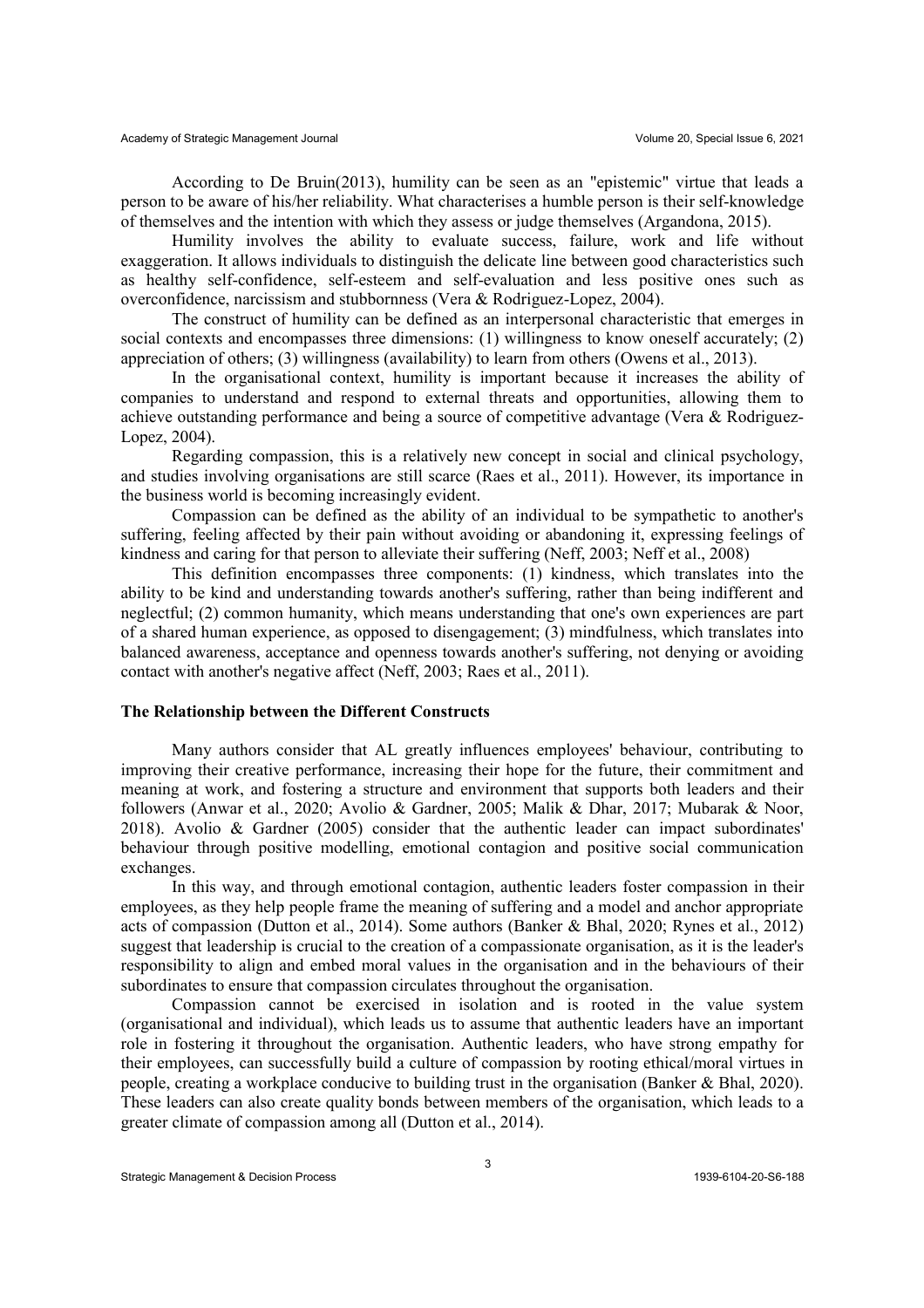In this way, we can assume that: authentic leadership positively impacts employees' compassion (H1).

Fredrickson (1998) highlights the positive effect that compassion has on employees: they feel valuated as human beings and not mere human resources, increasing their levels of commitment and belonging to the organisation and their levels of humility.

Also, Kanov et al.(2004) suggest that when compassion is disseminated in organisations, becoming a collective phenomenon, it can make other virtues, such as collective processes of forgiveness, integrity, humility and wisdom, collective.

Engen & Singer (2015) argue that employees who experience higher levels of compassion tend to have more positive and beneficial feelings towards the organisation, reducing anxiety, stress, intention to leave the organisation and burnout. Thus, by having high levels of compassion, employees feel willing to know themselves accurately, appreciate others, and learn from them, leading us to infer that employees with compassion are also humble employees.

We can then hypothesise that: compassion positively impacts humility (H2).

May et al.(2003) argue that authentic leaders are humble and less likely to feel the need to demand someone's attention since LA has points in common with humility. Some authors (Owens & Hekman, 2016; Rego et al., 2017) refer that leaders' humility is contagious and, therefore, we can infer that authentic leaders, by being humble, also foster the humility of their employees.

This relationship may be mediated by compassion, as authentic leaders, fostering compassion in their subordinates, are also positively influencing their humility (Engen  $\&$  Singer, 2015; Kanov et al., 2004).

Thus, we can hypothesise that: authentic leadership positively impacts employee humility when mediated by compassion (H3).

#### **DATA AND METHODOLOGY**

#### **Sample**

The sample consists of 109 observations collected through an online questionnaire applied to employees of small and medium-sized companies in the central region of Portugal, registered as members of NERLEI (Business Association of the Leiria Region). They play the role of direct subordination to the top management of these companies. Data were collected between 2 January and 1 March 2021 through the Google Forms application. The questionnaire contains 16 questions on authentic leadership, corresponding to the scale of Rego et al. (2012), 24 questions on compassion, according to the scale of Raes et al. (2011), having adopted the version adapted to the Portuguese adult population proposed by Vieira et al.(2013), and nine questions on humility measured by the scale of (Owens et al., 2013). Some sociodemographic variables were also collected, such as age, gender, seniority in the company, and years of collaboration with the current leader. All variables, except for the sociodemographic variables, were measured using a 5-point Likert scale, where 1 - never to 5 - often was used in authentic leadership, 1 - the statement does not strictly apply at all to me to 5 - the statement applies completely to me, and 1 - almost never, if not never to 5 - almost always, if not always, was used in compassion.

The respondents in the sample are mainly female Portuguese workers (57.8%), and the average age of the sample is 36.9 years. They have worked for less than ten years in the current company and have been under the leadership of the current company leader for more than two years but less than five years.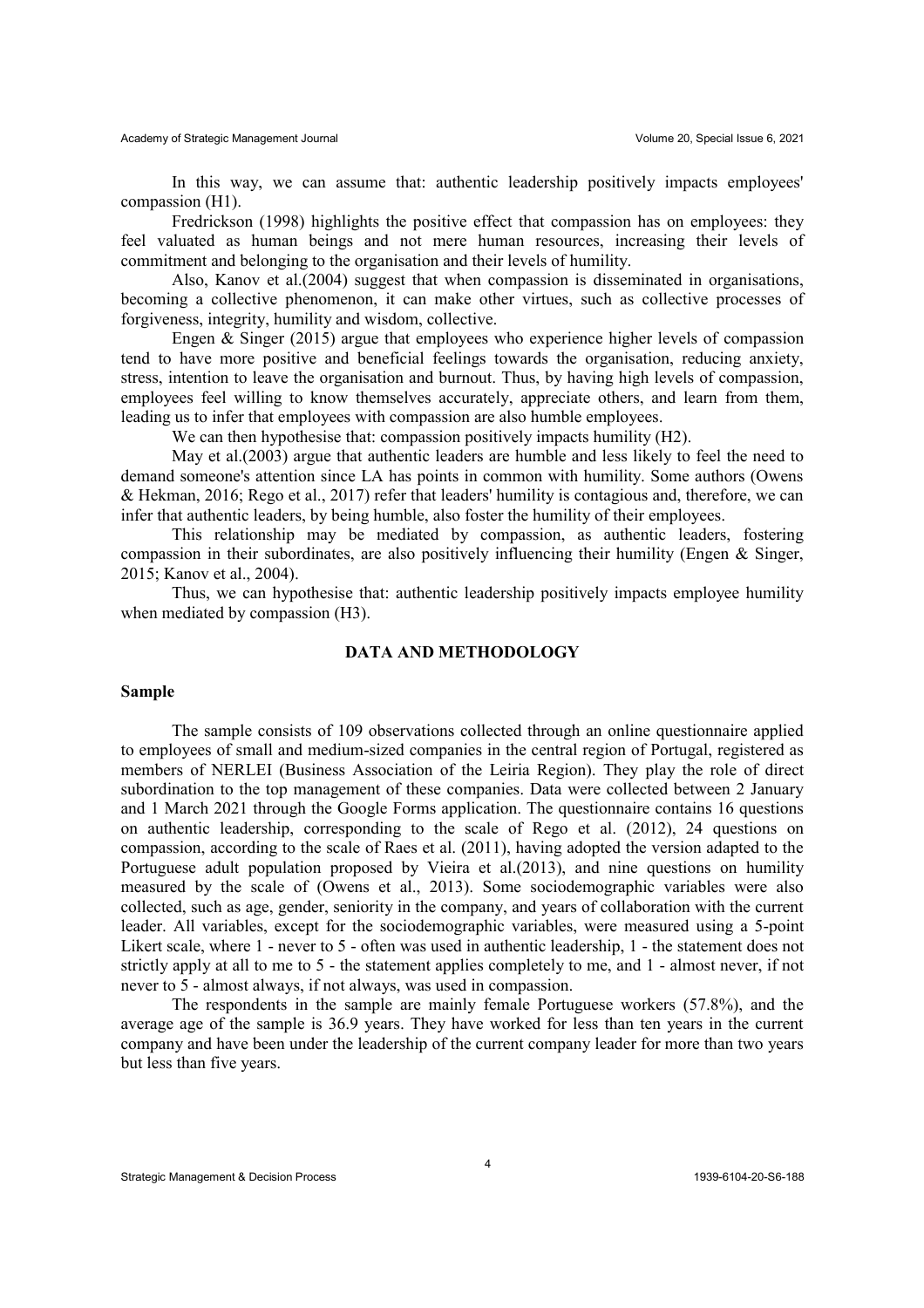#### **Structural Model and Hypotheses Under Study**

The main objective is to analyse the impact of authentic leadership on humility mediated by compassion. The theoretical structural model was built and is shown in Figure 1.



According to this model, authentic leadership has a direct impact on compassion (Banker & Bhal, 2020; Kanov et al., 2004; Rynes et al., 2012) and an indirect impact on humility (Engen & Singer, 2015; Owens & Hekman, 2012; Rego et al., 2017). Compassion directly impacts humility (Engen & Singer, 2015; Kanov et al., 2004). Thus, the following hypotheses were formulated (Figure 1). In the theoretical structural model, the three hypotheses under study are represented, where: H1 - Authentic leadership positively impacts employees' compassion; H2 - Compassion positively impacts humility; and H3 - Authentic leadership positively impacts employee humility when mediated by compassion.

#### **Methodology**

Given that the data were collected through a questionnaire, one of their characteristics is that they do not have a normal distribution. On the other hand, many indicators associated with each of the latent variables were collected. As such, it is necessary to test the significant relationships between the indicators and the latent variables and between latent variables. Thus, as in other studies on this topic, a quantitative methodology was used to enhance the relationships between the latent variables and replicate the methods and techniques for other samples, as Nikam et al. (2019) suggested.

Given the characteristics of the sample (small sample size, no normal distribution of data, many indicators and structural paths between latent variables), we used the Partial Least Squares (PLS) method, which application and purpose is in line with the characteristics of our sample (Ringle et al., 2015). PLS is a variance-based method with the basic assumption of the non-normal distribution of data, combining regression estimation with factor analysis (Ringle et al., 2019; Hair et al., 2019).

The first step is to estimate the theoretical structural model with the application of the PLS algorithm that, from a sequence of regressions, makes the weight vectors converge to a single optimal point, according to Ringle et al. (2015), which resulted in the model shown in Figure 2.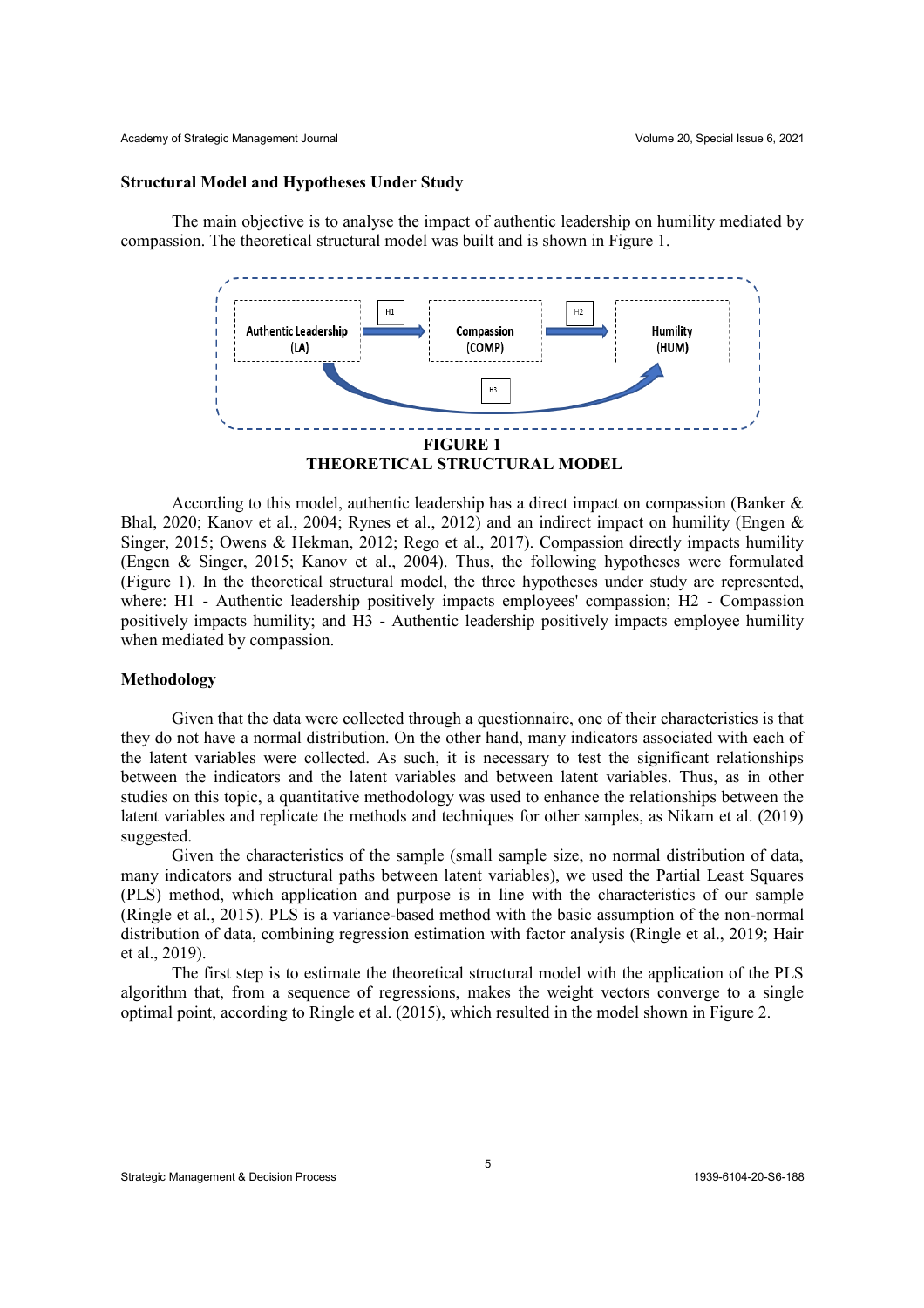

**FIGURE 2 APPLICATION OF THE PLS ALGORITHM**

The three latent variables (authentic leadership, humility and compassion) are represented in the circles and the indicators represented in the rectangles (49 indicators). The outer loadings are the structural paths between the indicators and the latent variables, with a reference value of 0.50 (Hair et al., 2019), to be significant. Through the analysis of the model shown in Figure 2, we observed that the indicators measuring compassion C13 to C24, referring to the dimensions of compassion indifference (C13 to C16), disengagement (C17 to C20) and non-engagement (C21- C24), have outer loadings lower than 0.50. Thus, these indicators were removed from the sample to calibrate the model. The Global-Minimum Error Uninformative-Variable-Elimination for PLS method was used as suggested by Andries et al. (2017). Thus, the total number of latent variable indicators used for model estimation is 37, and we obtained, after applying the PLS algorithm, the estimated model shown in Figure 3.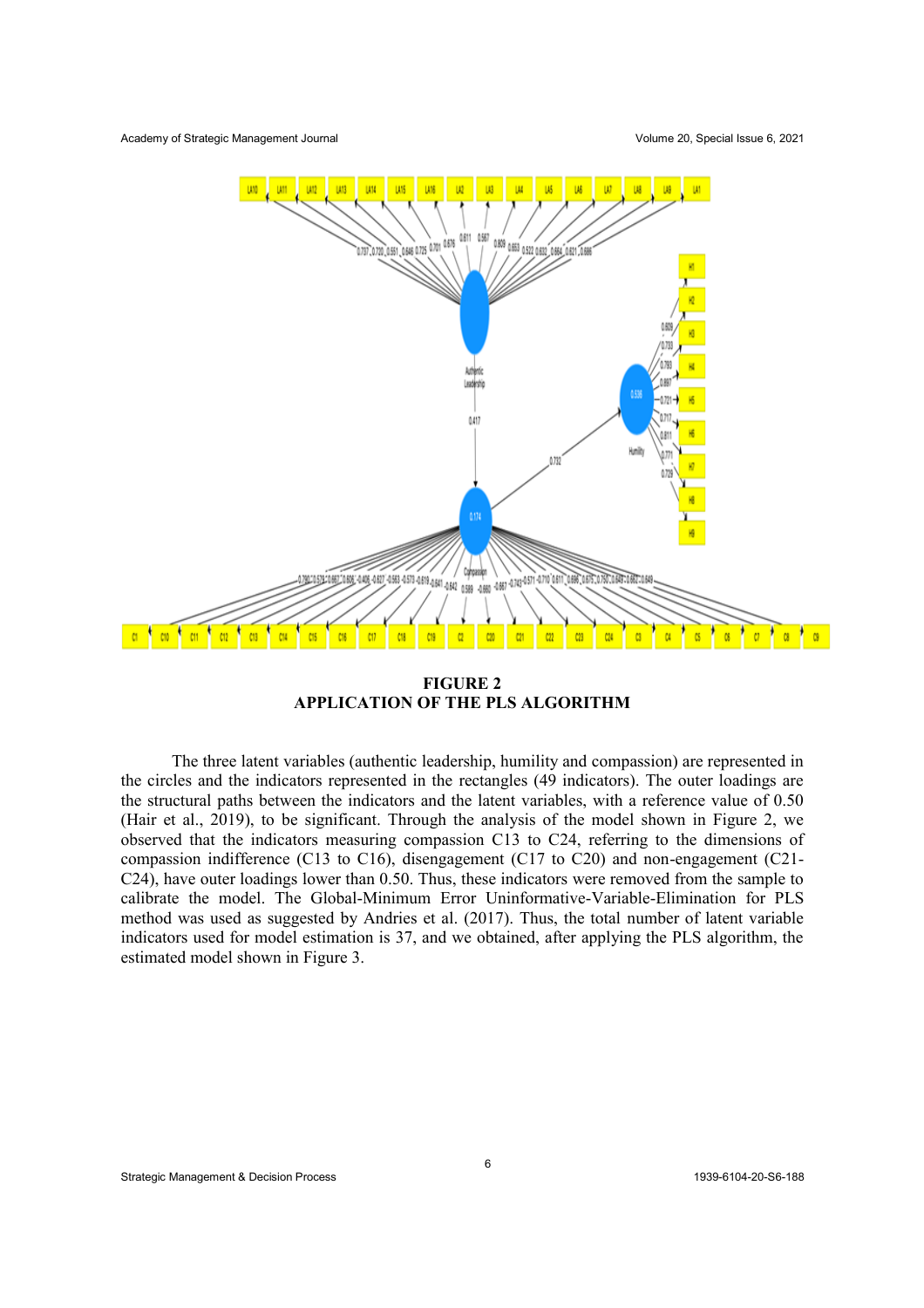

# **Internal Consistency and Predictive Accuracy of the Model**

The model presented in Figure 3 is "satisfactory to good" in terms of internal consistency because the composite reliability and Cronbach's Alpha values should, according to Hair et al. (2019), be greater than 0.70; the outer loadings (structural paths between the indicators and the latent variables shown in Figure 3) and the Average Variance Extracted (AVE) should be greater than 0.50, as verified in our model. Summary of the internal consistency indicators in Table 1.

| Table 1<br><b>INDICATORS OF INTERNAL CONSISTENCY OF THE MODEL</b> |                             |                   |                 |  |  |  |  |
|-------------------------------------------------------------------|-----------------------------|-------------------|-----------------|--|--|--|--|
|                                                                   | <b>Authentic leadership</b> | <b>Compassion</b> | <b>Humility</b> |  |  |  |  |
| Cronbach's Alpha                                                  | 0.915                       | 0.918             | 0.905           |  |  |  |  |
| Composite Reliability                                             | 0.925                       | 0.931             | 0.923           |  |  |  |  |
| Average Variance Extracted (AVE)                                  | 0.539                       | 0.530             | 0.573           |  |  |  |  |

The discriminant validity of the latent variables was also assessed by applying the Fornell-Larcker criterion whereby each AVE of the latent variables (elements on the main diagonal that are in bold) should be greater than all the square correlations of the latent variables (off-diagonal elements), as found in this model.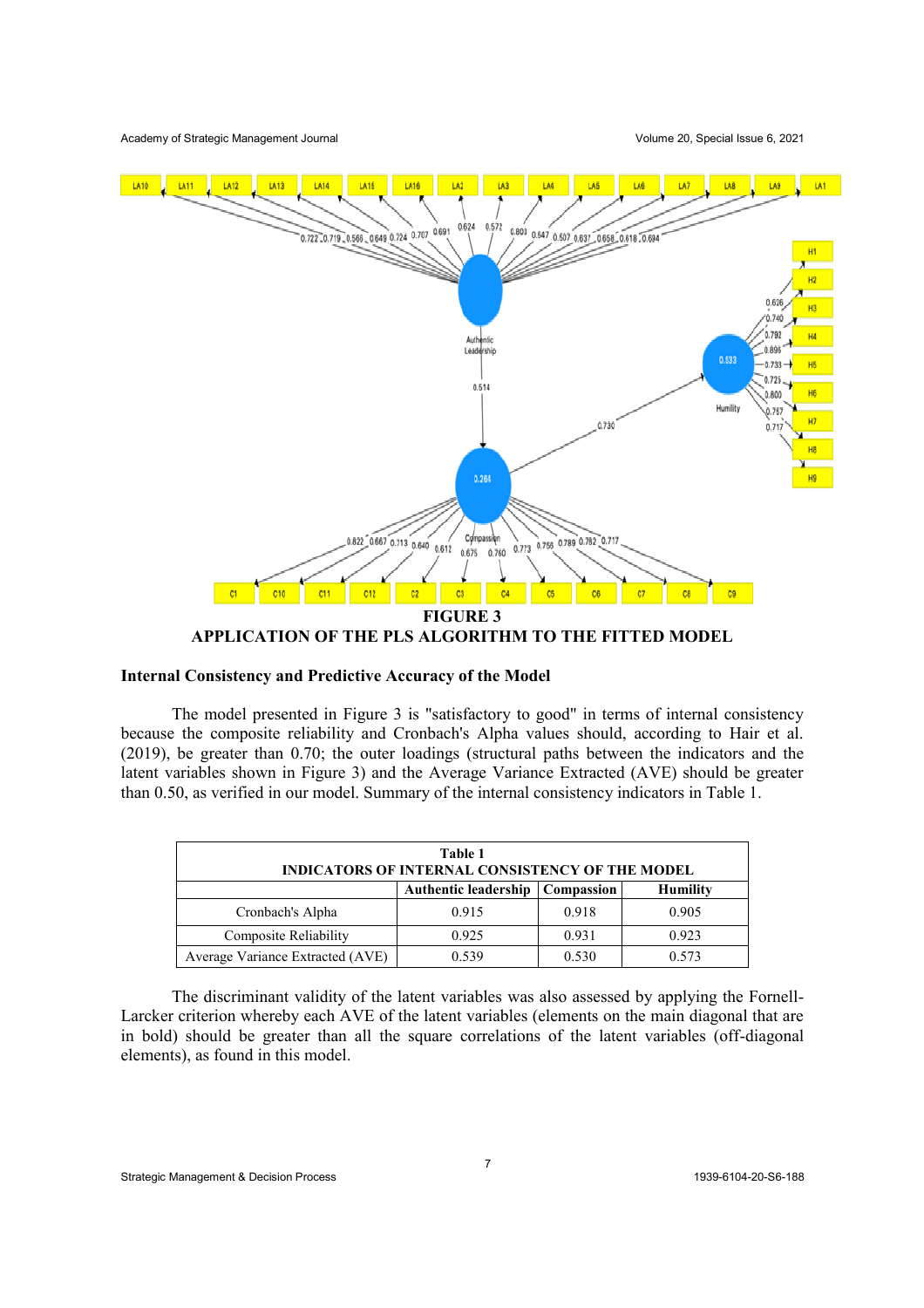| Table 2<br>RESULTS OF THE APPLICATION OF THE FORNELL-LARCKER CRITERION |       |            |                 |  |  |  |  |
|------------------------------------------------------------------------|-------|------------|-----------------|--|--|--|--|
| <b>Authentic Leadership</b>                                            |       | Compassion | <b>Humility</b> |  |  |  |  |
| Authentic Leadership                                                   | 0.762 |            |                 |  |  |  |  |
| Compassion                                                             | 0.514 | 0.728      |                 |  |  |  |  |
| Humility                                                               | 0.570 | 0.720      | 0.757           |  |  |  |  |

The  $R^2$  is used to assess the model's predictive accuracy and is marked in Figure 3 for the endogenous latent variables compassion ( $R^2 = 0.264$ ) and humility ( $R^2 = 0.533$ ). According to Cohen (1988), for the social sciences, this model has an  $R^2$  medium (between 0.15 and 0.35) for the compassion latent variable and an  $R^2$  high (greater than 0.35) for the latent humility variable.

We conclude that the estimated model in Figure 3 meets the criteria of internal consistency and predictive accuracy.

## **ANALYSIS AND DISCUSSION OF RESULTS**

After validating the model, the next step is to estimate the relationships between latent variables at a 95% confidence interval. For this purpose, the bootstrap technique was applied in Smart PLS, according to Ringle et al. (2015). The results of the application of this technique are shown in Table 3.

| Table 3<br>SIGNIFICANCE TESTING RESULTS OF THE STRUCTURAL MODEL PATH COEFFICIENTS |                           |                    |                                  |                                    |          |  |  |  |
|-----------------------------------------------------------------------------------|---------------------------|--------------------|----------------------------------|------------------------------------|----------|--|--|--|
|                                                                                   | Original<br>Sample<br>(0) | Sample Mean<br>(M) | Standard<br>Deviation<br>(STDEV) | <b>T</b> Statistics<br>( O/STDEV ) | P Values |  |  |  |
| $H1:$ Authentic<br>Leadership $\rightarrow$<br>Compassion                         | 0.514                     | 0.547              | 0.061                            | 8.394                              | 0.000    |  |  |  |
| H2: Compassion -><br>Humility                                                     | 0.730                     | 0.744              | 0.050                            | 14.709                             | 0.000    |  |  |  |
| H3: Authentic<br>Leadership -> Humility                                           | 0.375                     | 0.408              | 0.058                            | 6.455                              | 0.000    |  |  |  |
| Note: *p=0.000. Source: authors' calculations.                                    |                           |                    |                                  |                                    |          |  |  |  |

We can thus conclude that authentic leadership positively impacts compassion ( $\square = 0.514$ ), confirming H1. That is, a 1% change in compassion causes a 51.4% positive change in authentic leadership. These findings are in line with the contributions of Banker & Bhal, 2020, Rynes et al., 2012 and Dutton et al., 2014.

It was also possible to see that compassion positively impacts humility ( $\square = 0.730$ ), confirming H2. A 1% change in humility has a 73% positive impact on compassion. These findings find an echo in the studies of Fredrickson (1998), Kanov et al. (2004) and Engen & Singer (2015).

Finally, it was found that authentic leadership positively impacts humility ( $\square = 0.375$ ), confirming H3. A 1% change in humility has a positive impact of 37.5% on authentic leadership. These results are in line with the contributions of May et al.(2003), Owens & Hekman, 2016, Rego et al., 2017, Engen & Singer, 2015 and Kanov et al., 2004.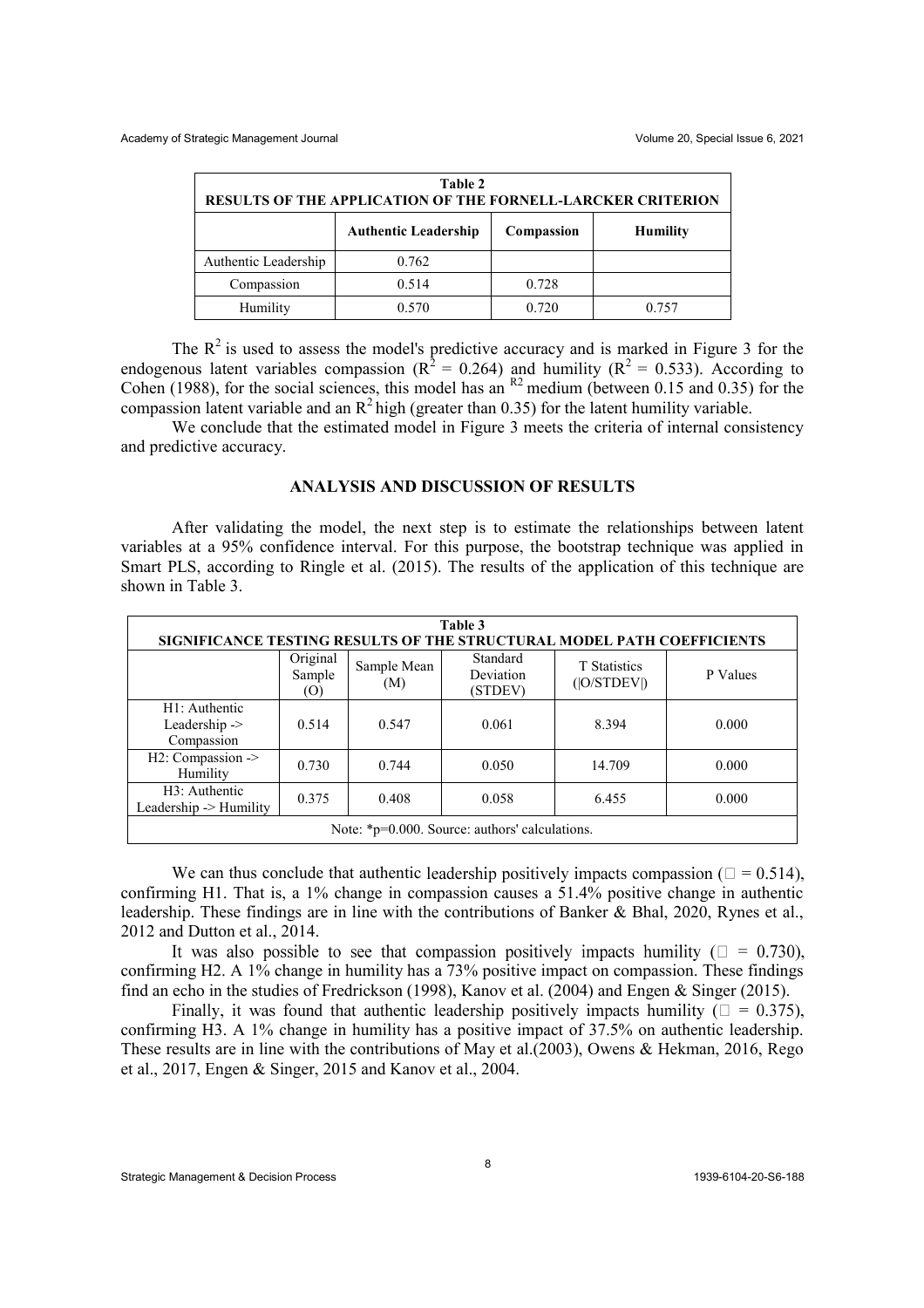We thus conclude, for  $p = 0.000$ , that authentic leadership has a direct positive impact on compassion and an indirect positive impact on humility; compassion has a direct positive impact on humility.

#### **CONCLUSIONS, LIMITATIONS AND AVENUES FOR FUTURE RESEARCH**

The great changes in economic, social, political, cultural and ethical relations that the world is going through impose new conditions on organisations and reconfigure every day the world of work and business. In this context, new values and principles emerge, and concepts that, until some time ago, would have been considered peripheral now assume a central role in organisational performance and in the way organisations are led. In this study, the influence of authentic leadership in promotion of values such as humility and compassion in a business context was assessed.

It was possible to see that humility and compassion are becoming more and more important in our society due to the constant changes caused by the growing competition among organisations, being essential that their leaders provide conditions for developing these characteristics among employees.

In general, we can affirm that our research showed that authentic leaders awaken more humility and compassion in their subordinates. These findings assume scientific relevance since they reinforce other studies that we found and point to a direct influence of authentic leadership on the variables under study. On the other hand, this research provides interesting results that can be applied in organisational contexts, at the time of decision-making, concerning the development of employees' capabilities for individual and collaborative performance.

As for the research limitations, the first limitation refers to the fact that the dependent and independent variables were collected simultaneously and from the same source. We suggest using longitudinal studies in the future, with data concerning the dependent and independent variables being collected at different moments in time.

On the other hand, our study does not predict the influence of different individual employee characteristics on the levels of humility and compassion. We consider that leaders can influence these characteristics of their employees, but still, we do not measure the influence that individual employee characteristics have on these variables.

#### **FUNDING**

This work is supported by national funds, through the FCT—Portuguese Foundation for Science and Technology under the project UIDB/04630/2020.

#### **REFERENCES**

- Andries, J., Heyden, Y. & Buydens, L. (2017). Improved variable reduction in partial least squares modelling by Global-Minimum Error Uninformative-Variable Elimination. *Analytica Chimica Acta*, *982*, 37-47. https://doi.org/10.1016/j.aca.2017.06.001.
- Anwar, A., Abid, G., & Waqas, A. (2020). Authentic leadership and creativity: Moderated meditation model of resilience and hope in the health sector. *European Journal of Investigation in Health, Psychology and Education*,  $10(1)$ , 18-29.

Argandona, A. (2015). Humility in management. *Journal of Business Ethics*, 132(1), 63–71.

Avolio, B.J., & Gardner, W.L. (2005). Authentic leadership development: Getting to the root of positive forms of leadership. *The Leadership Ouarterly*, *16*(3), 315-338.

https://doi.org/https://doi.org/10.1016/j.leaqua.2005.03.001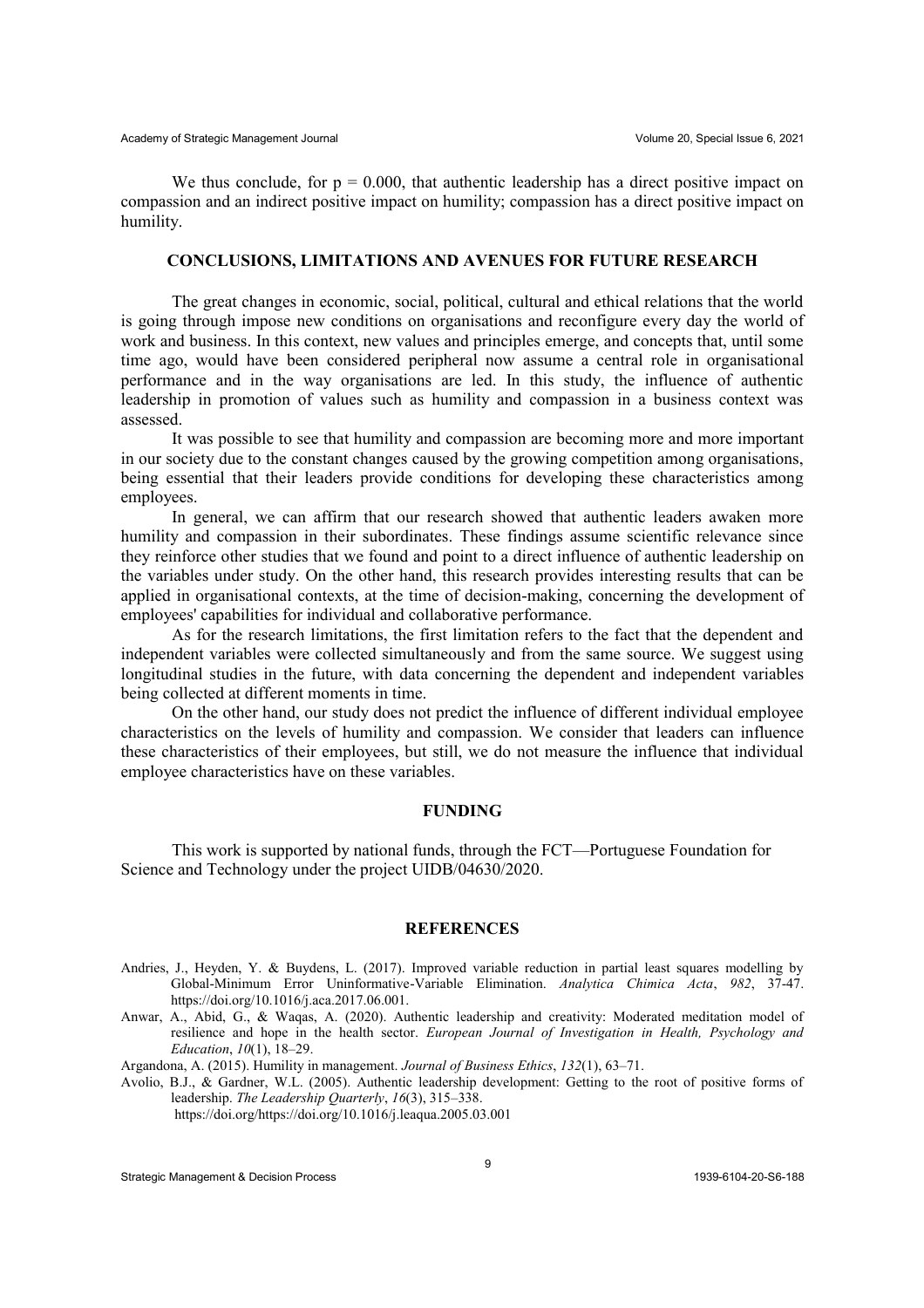- Avolio, B.J., Gardner, W.L., Walumbwa, F.O., Luthans, F., & May, D.R. (2004). Unlocking the mask: A look at the process by which authentic leaders impact follower attitudes and behaviors. *The Leadership Quarterly*, *15*(6), 801±823. https://doi.org/https://doi.org/10.1016/j.leaqua.2004.09.003
- Banker, D.V., & Bhal, K.T. (2020). Understanding compassion from practicing managers' perspective: Vicious and virtuous forces in business organizations. *Global Business Review*, 21(1), 262-278.
- Choi, H.J., Lee, S., No, S.R., & Kim, E.Il. (2016). Effects of compassion on employees' self-regulation. *Social Behavior and Personality: An International Journal, 44(7), 1173-1190.*

De Bruin, B. (2013). Epistemic virtues in business. *Journal of Business Ethics*, 113(4), 583-595.

- Dutton, J.E., Workman, K.M., & Hardin, A.E. (2014). *Compassion at work*.
- Engen, H.G., & Singer, T. (2015). Compassion-based emotion regulation up-regulates experienced positive affect and associated neural networks. *Social Cognitive and Affective Neuroscience*,  $10(9)$ , 1291-1301.
- Fredrickson, B.L. (1998). What good are positive emotions? *Review of General Psychology*, 2(3), 300–319.
- George, B., Sims, P., McLean, A.N., & Mayer, D. (2007). Discovering your authentic leadership. *Harvard Business Review*, *85*(2), 129.
- Hair, H.J., Hult, G.T.M., Ringle, C. & Sarstedt, M. (2017). A primer on partial least squares structural equation modeling, 2nd edition.; Sage: Thousand Oaks, CA, USA. ISBN 978-1-4833-7744-5.
- Hair, J.F., Risher, J.J., Sarstedt, M. & Ringle, C.M. (2019), When to use and how to report the results of PLS-SEM. *European Business Review*, *31*(1), 2-24. https://doi.org/10.1108/EBR-11-2018-0203
- Kanov, J.M., Maitlis, S., Worline, M.C., Dutton, J.E., Frost, P.J., & Lilius, J.M. (2004). Compassion in organizational life. *American Behavioral Scientist*, 47(6), 808-827.
- Malik, N., & Dhar, R.L. (2017). Authentic leadership and its impact on extra role behaviour of nurses. *Personnel Review*, *46*(2), 277±296. https://doi.org/10.1108/PR-05-2015-0140
- May, D.R., Chan, A.Y.L., Hodges, T.D., & Avolio, B.J. (2003). Developing the moral component of authentic leadership. *Organizational Dynamics*.
- Mubarak, F., & Noor, A. (2018). Effect of authentic leadership on employee creativity in project-based organizations with the mediating roles of work engagement and psychological empowerment. *Cogent Business \& Management*, *5*(1), 1. https://doi.org/10.1080/23311975.2018.1429348
- Neff, K.D. (2003). The development and validation of a scale to measure self-compassion. *Self and Identity*, 2(3), 223– 250. https://doi.org/10.1080/15298860309027
- Neff, K.D., Pisitsungkagarn, K., & Hsieh, Y.P. (2008). Self-compassion and self-construal in the United States, Thailand, and Taiwan. *Journal of Cross-Cultural Psychology*, 39(3), 267-285.
- Nikam, V., Abimanyu, J., & Suresh, P. (2019), *Quantitative methods for social sciences*, NIAP, New Delhi. ISBN: 978- 81-940080-2-6
- Otaghsara, S.M.T., & Hamzehzadeh, H. (2017). The effect of authentic leadership and organizational atmosphere on positive organizational behavior. *International Journal of Management, Accounting and Economics*, *4*(11), 1122±1135.
- Owens, B.P., & Hekman, D.R. (2012). Modeling how to grow: An inductive examination of humble leader behaviors, contingencies, and outcomes. *Academy of Management Journal*, 55(4), 787–818.
- Owens, B.P., & Hekman, D.R. (2016). How does leader humility influence team performance? Exploring the mechanisms of contagion and collective promotion focus. *Academy of Management Journal*, 59(3), 1088– 1111.
- Owens, B.P., Johnson, M.D., & Mitchell, T.R. (2013). Expressed humility in organizations: Implications for performance, teams, and leadership. *Organization Science*, 24(5), 1517-1538.
- Raes, F., Pommier, E., Neff, K.D., & Van Gucht, D. (2011). Construction and factorial validation of a short form of the self-compassion scale. *Clinical Psychology \& Psychotherapy*, 18(3), 250-255.
- Rego, A., Owens, B., Leal, S., Melo, A.I., Cunha, M.P., Gonçalves, L., & Ribeiro, P. (2017). How leader humility helps teams to be humbler, psychologically stronger, and more effective: A moderated mediation model. *The Leadership Quarterly*, 28(5), 639-658.
- Rego, A., Sousa, F., Marques, C., & e Cunha, M.P. (2012). Authentic leadership promoting employees' psychological capital and creativity. *Journal of Business Research*,  $65(3)$ , 429-437.
- Ritchey, F. (2008). The statistical imagination: Elementary statistics for the social sciences, 2nd edition; McGraw-Hill: New York, NY, USA.
- Rynes, S.L., Bartunek, J.M., Dutton, J.E., & Margolis, J.D. (2012). *Care and compassion through an organizational lens: Opening up new possibilities*. Academy of Management Briarcliff Manor, NY.
- Vera, D., & Rodriguez-Lopez, A. (2004). Strategic virtues: humility as a source of competitive advantage. *Organizational Dynamics*, 33(4), 393-408.
- Vieira, C., Castilho, P., & Duarte, J. (2013). *Study of the validation and measurement of the portuguese version of the compassion scale*. Coimbra University.

Strategic Management & Decision Process 1939-6104-20-S6-188